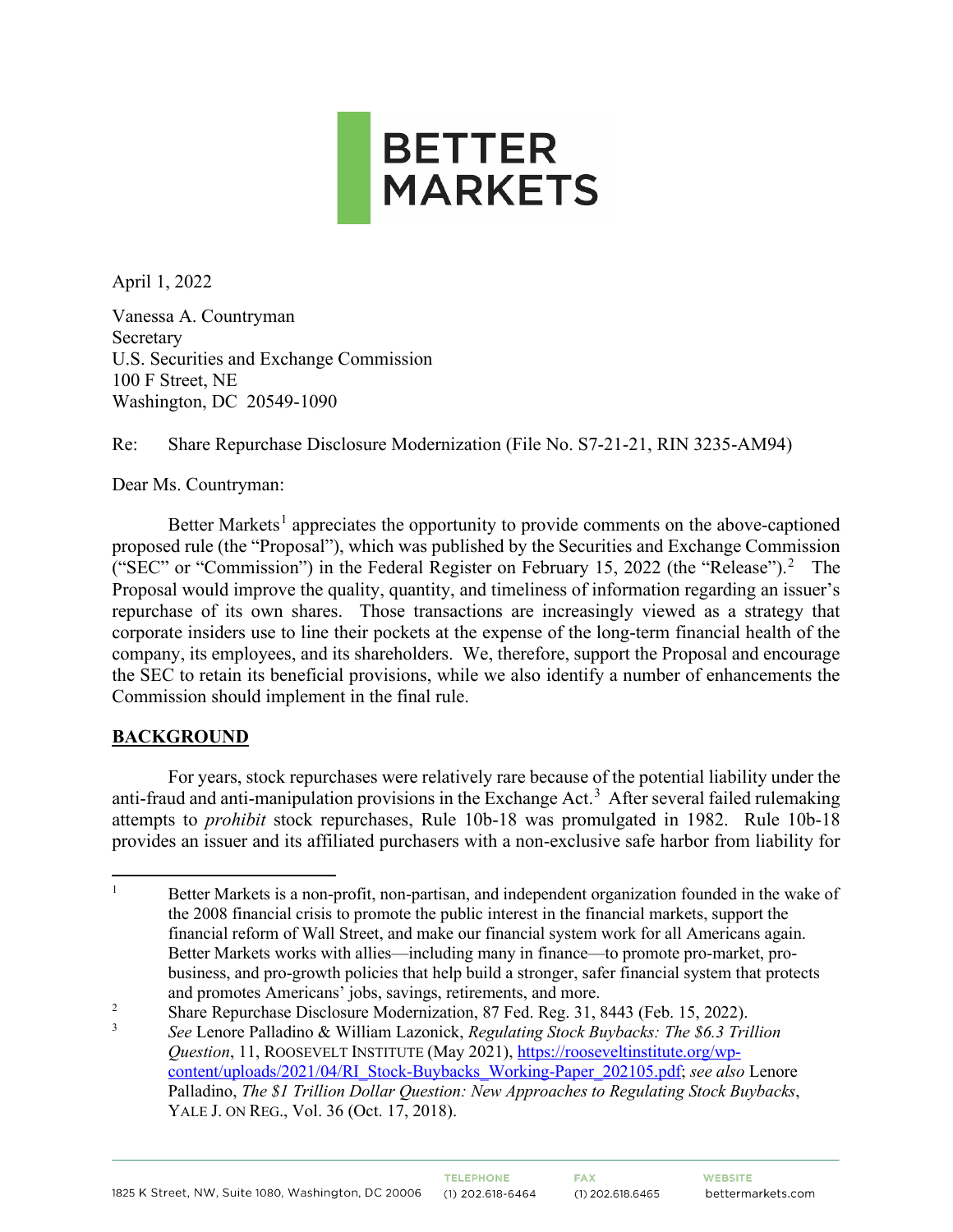manipulation in connection with repurchases. Because the requirements for the safe harbor leave issuers wide latitude, repurchase programs have greatly increased, in recent years. As the Commission notes, in 2019, issuers repurchased approximately \$1 trillion dollars in shares. In 2020, approximately \$670 billion dollars of stock was repurchased, in line with the effects of the COVID-19 crisis.[4](#page-1-0)

Unfortunately, it has become clear that repurchase programs create enormous opportunities for insider manipulation.<sup>[5](#page-1-1)</sup> Indeed, the current system is a flawed one that allows corporate executives and board members, using their control of a corporation's finances, to repurchase stock primarily for their personal benefit, not for the benefit of the company and its shareholders for which they act as fiduciaries.

As the Release notes, there may be legitimate reasons for a public company to engage in buybacks, including a desire to offset share dilution after new stock is issued or to facilitate stock or stock-option employee compensation plans. However, a growing concern has centered on management's use of stock repurchase programs to benefit the executives while sidelining capital that could be used to enhance long-term productivity, profitability, and employee and community welfare.<sup>[6](#page-1-2)</sup> For example, announcements of repurchases, along with the repurchases themselves, tend to exert short-term upward price pressure. This creates opportunities for management to directly increase their own profits from repurchases of their stock. It also may enable management to artificially increase earnings per share thus triggering compensation metrics and boosting executive compensation, or at least burnishing management's performance by meeting or exceeding forecasts or targets.<sup>[7](#page-1-3)</sup> Share buybacks can be used not only to justify inflated compensation awards but also to disguise dilutive corporate events such as declining earnings.

The capital expended on stock repurchases is diverted from other uses that might better serve the long-term interests of the company and its shareholders in any number of ways: upgrading equipment; acquiring new technology; conducting research and development; expanding operations; improving the safety and quality of working conditions; increasing the compensation and other benefits for employees; and devoting more resources to public goods such as environmental stewardship and racial and gender justice goals. Indeed, some critics argue that stock repurchases are at best a tacit admission that management is incapable of prudently and productively deploying its excess capital; at worst they represent a strategy used by senior executives to personally profit at the expense of other stakeholders.

Increasing transparency around the use of repurchases is an important regulatory remedy for mitigating any harms associated with repurchases. The Commission implemented a limited

<span id="page-1-0"></span><sup>4</sup> Release at 8444, 8452.

<span id="page-1-1"></span><sup>5</sup> *See* Mitch Goldberg, *Investors should be furious: 3 stock buybacks that went horribly wrong*, CNBC ETF INVESTOR SPOTLIGHT (Dec. 11, 2018), https://www.cnbc.com/2018/12/11/investorsshould-be-furious-3-stock-buybacks-that-went-horribly-wrong.html.

<span id="page-1-2"></span><sup>6</sup>  $\frac{6}{7}$  Release at 8444.

<span id="page-1-3"></span>*See* Release at 8454.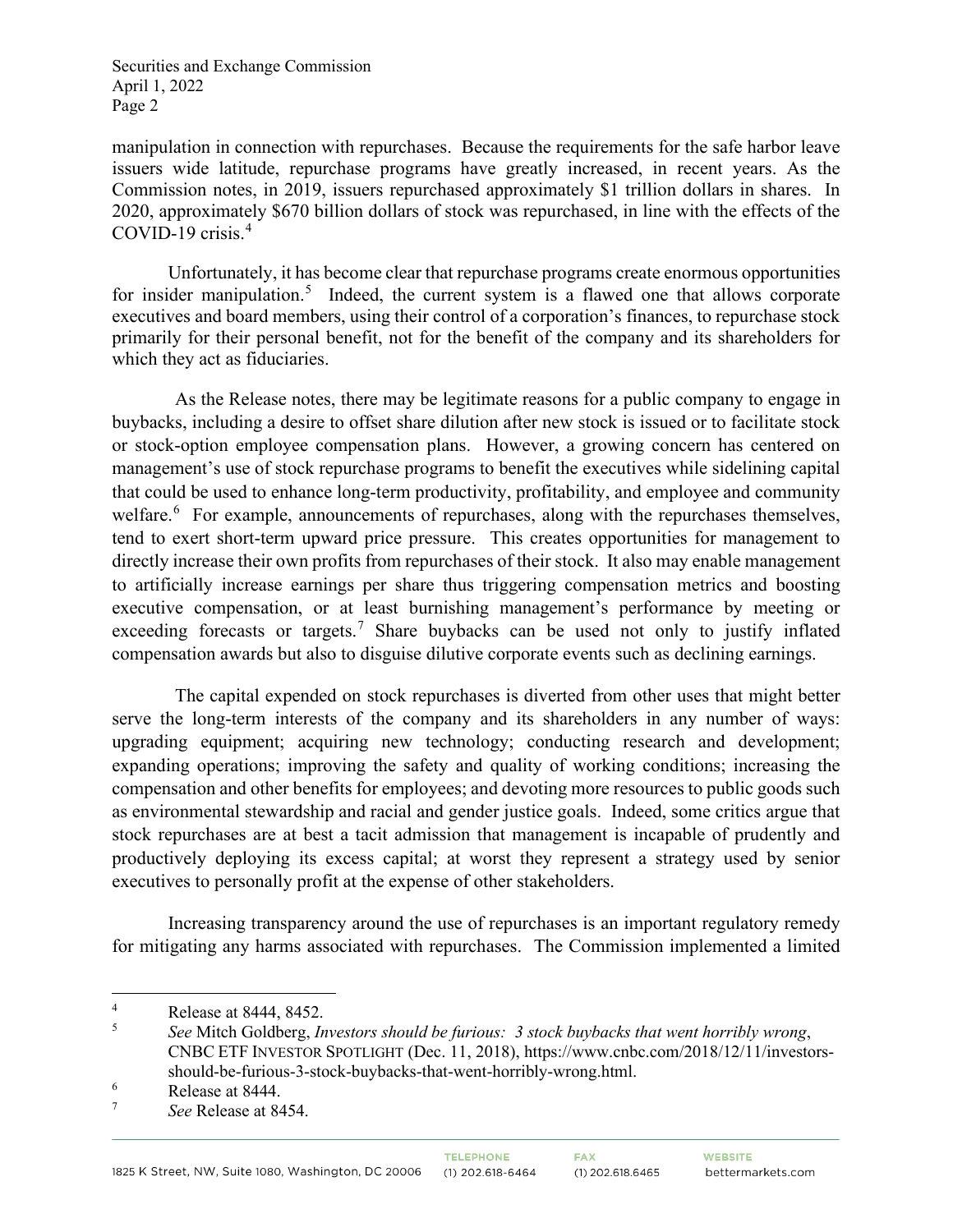disclosure regime with the adoption of Item 703 in 2003. It requires the disclosure of rudimentary information, on just a quarterly basis, about purchases made by an issuer or any affiliated purchaser of the shares of any class of registered securities. Those disclosures were focused on enabling investors to determine whether and to what extent issuers were following through on publicly announced repurchase programs, which tend to boost stock prices. They were also intended to help investors assess the impact of an issuer's share repurchases on the issuer's stock price. The Commission is now proposing to enhance the level of transparency surrounding stock repurchases with more timely and complete disclosure requirements.

# **SUMMARY OF PROPOSAL**

The Proposal would modernize and improve disclosure about repurchases of an issuer's equity securities that are registered under the Securities Exchange Act of 1934 by requiring an issuer to provide more timely disclosure regarding purchases of its equity securities for each day that it, or an affiliated purchaser,  $\delta$  makes a share repurchase. The issuer would have to furnish a new Form SR before the end of the first business day following the day on which the issuer executes a share repurchase. The Proposal would also enhance the existing periodic disclosure requirements about these purchases through Forms 10-Q and 10-K as well as Form 20-F for foreign private issuers and Form N-CSR for certain closed-end funds.

The Proposal includes essentially three core provisions. First, it would provide for much more timely disclosure about share repurchases by requiring issuers to "furnish" a new Form SR before the end of the first day following the day on which the issuer executes a share repurchase. The form would contain basic data about the repurchasing activity, including the following information:

- the date of repurchase;
- identification of the class of securities repurchased (*i.e.*, common or preferred stock and series);
- the total number of shares repurchased, including all issuer repurchases whether or not made pursuant to publicly announced plans or programs;
- the average price per share;
- the aggregate total number of shares purchased in the open market;
- the aggregate total number of shares purchased in reliance on the safe harbor in Exchange Act Rule 10b-18; and

<span id="page-2-0"></span>

<sup>&</sup>lt;sup>8</sup> The term "affiliated purchaser" as used in Item 703 is defined in 17 CFR 10b-18(a)(3).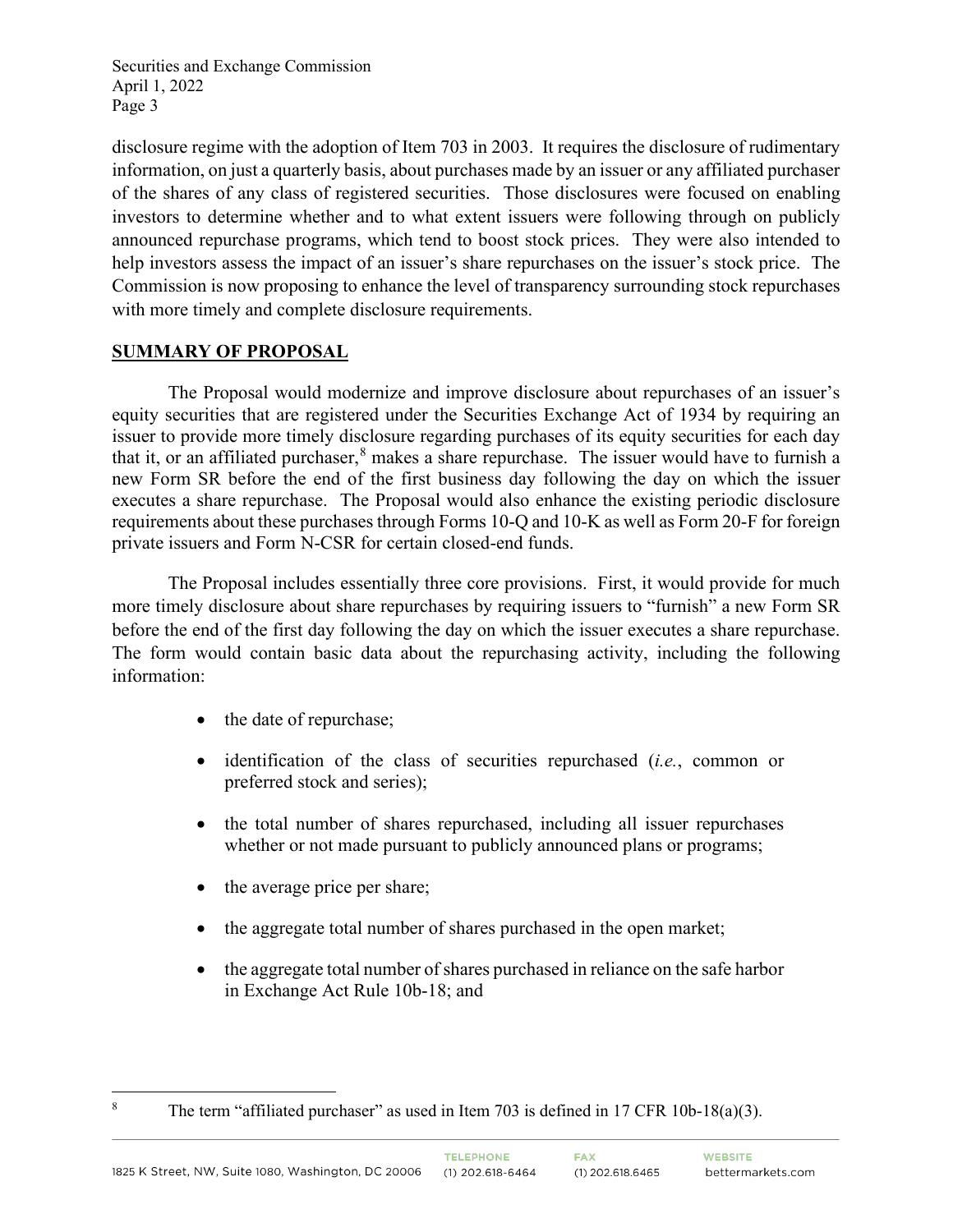> • the aggregate total number of shares purchased pursuant to a plan intended to satisfy the affirmative defense conditions of Exchange Act Rule 10b5-  $1(c)$ .

Second, the Proposal would require an issuer to disclose on Forms 10-Q, 10-K, 20-F, and N-CSR additional information that provides insight into the reasons for the repurchases and the processes relating to them, including:

- the objective or rationale for its share repurchases;
- its process or criteria to determine the amount of repurchases;
- any policies and procedures relating to purchases and sales of the issuer's securities by its officers and directors during a repurchase program;
- any restrictions on purchases and sales of the issuer's securities by its officers and directors during a repurchase program;
- whether repurchases were made pursuant to a plan that is intended to satisfy the affirmative defense conditions of Exchange Act Rule 10b5-1(c), and if so, the date that the plan was adopted or terminated; and
- whether repurchases were made in reliance on the Exchange Act Rule 10b-18's non-exclusive safe harbor.
- whether any of the issuer's officers or directors subject to the reporting requirements under Exchange Act Section 16(a) purchased or sold shares of the class of the issuer's equity securities that is the subject of an issuer share repurchase plan within 10 business days before or after the announcement of such plan.

Third and finally, the Proposal would require issuers to present the disclosure about issuer share repurchases using a structured data language, specifically Inline eXtensible Business Reporting Language or "Inline XBRL") in accordance with Rule 405 of Regulation S-T and the Electronic Data Gathering, Analysis, and Retrieval ("EDGAR") system Filer Manual.

## **COMMENTS**

# **I. THE COMMISSION MUST RETAIN THE MANY POSITIVE FEATURES OF THE PROPOSAL.**

The Proposal will provide investors with more complete and more timely information regarding share repurchases. In general terms, these disclosures will help reduce the informational asymmetries that exist between issuers and investors with respect to the issuer, its prospects, and its management's performance. In particular, the disclosures will help investors better understand the extent of an issuer's repurchase activity and its impact on share price. In addition, those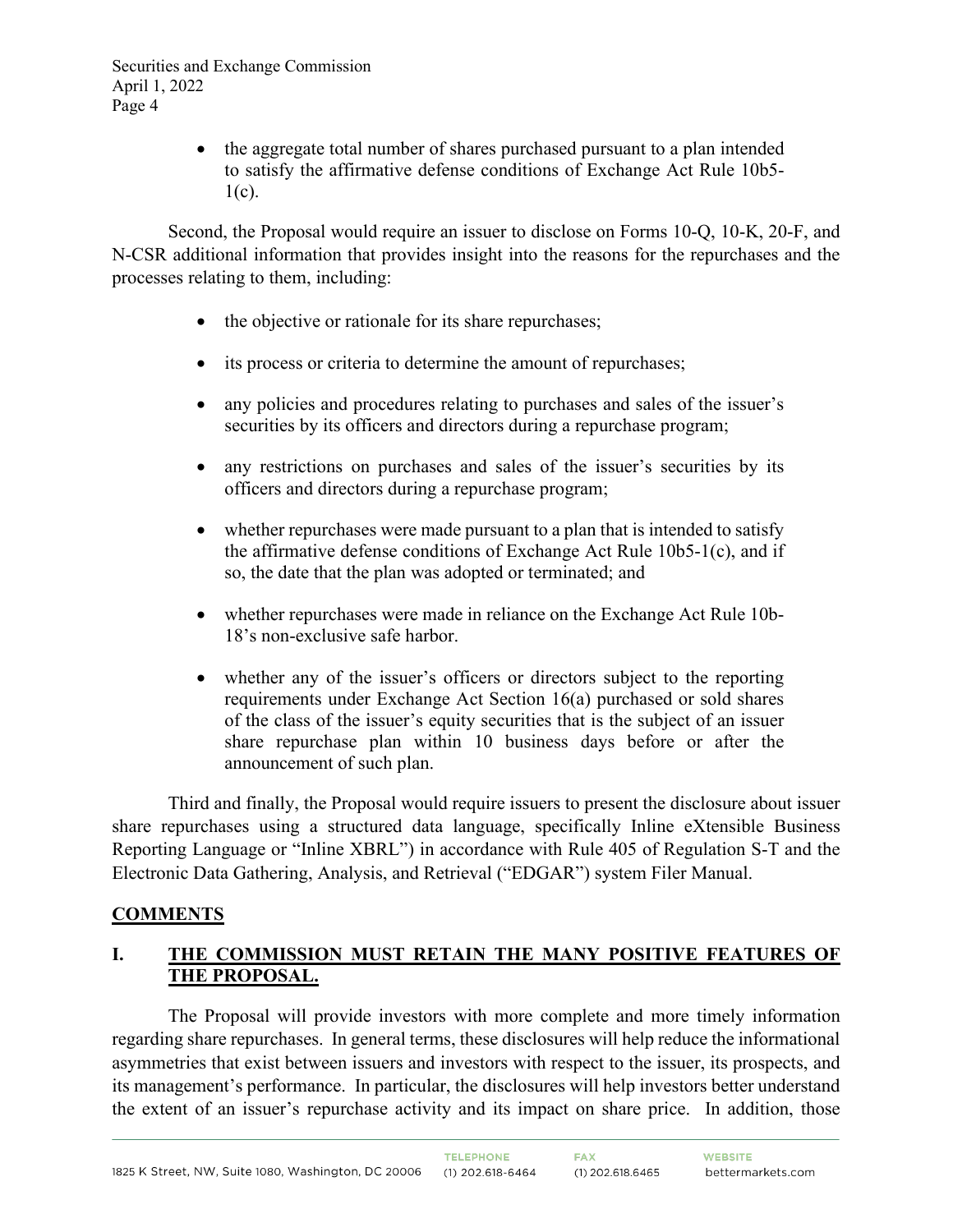disclosures will help investors identify "opportunistic" share repurchases designed primarily to benefit management, not the company.

The Proposal includes several requirements that are especially important. First, it would require reporting no later than one business day following the execution of the share repurchase, on Form SR, via the Commission's publicly accessible EDGAR system. This is a vast improvement over the current quarterly reporting requirement. As the Release explains, Item 703 of Regulation S–K (on Forms 10–Q and 10–K), offers a "general" understanding of an issuer's repurchases over time, a kind of slow-motion depiction that means the information is stale by the time it is finally revealed. Reporting within one business day means the data will be much more useful and meaningful, allowing investors to more immediately assess the impact of a share repurchase on share pricing, as well as management's motives in effecting repurchases. As stated in the Release, "[t]imely disclosure about recent actual repurchases can thus contain valuable information about the future movement of the share price that is not revealed to the market otherwise, and a lack of timely disclosure could contribute to information asymmetries between investors and issuers/insiders."[9](#page-4-0) Moreover, this reporting timeline is feasible and in line with the requirements that have been adopted in a number of prominent foreign jurisdictions.<sup>[10](#page-4-1)</sup>

Another critical enhancement is the Proposal's requirement that issuers disclose qualitative descriptions, including:

- the objective or rationale for its share repurchases;
- its process or criteria to determine the amount of repurchases;
- any policies and procedures relating to purchases and sales of the issuer's securities by its officers and directors during a repurchase program;
- any restrictions on purchases and sales of the issuer's securities by its officers and directors during a repurchase program.
- whether any of the issuer's officers or directors subject to the reporting requirements under Exchange Act Section 16(a) purchased or sold shares of the class of the issuer's equity securities that is the subject of an issuer share repurchase plan within 10 business days before or after the announcement of such plan.

All this information will provide investors with valuable insight into the purposes underlying share repurchases and the measures, if any, the issuer has adopted to regulate repurchases by its officers and directors and to prevent self-interested or opportunistic purchases by those executives.

<span id="page-4-0"></span> $^{9}$  Release at 8453 and 8457.<br>
Release at 8447

<span id="page-4-1"></span>Release at 8447.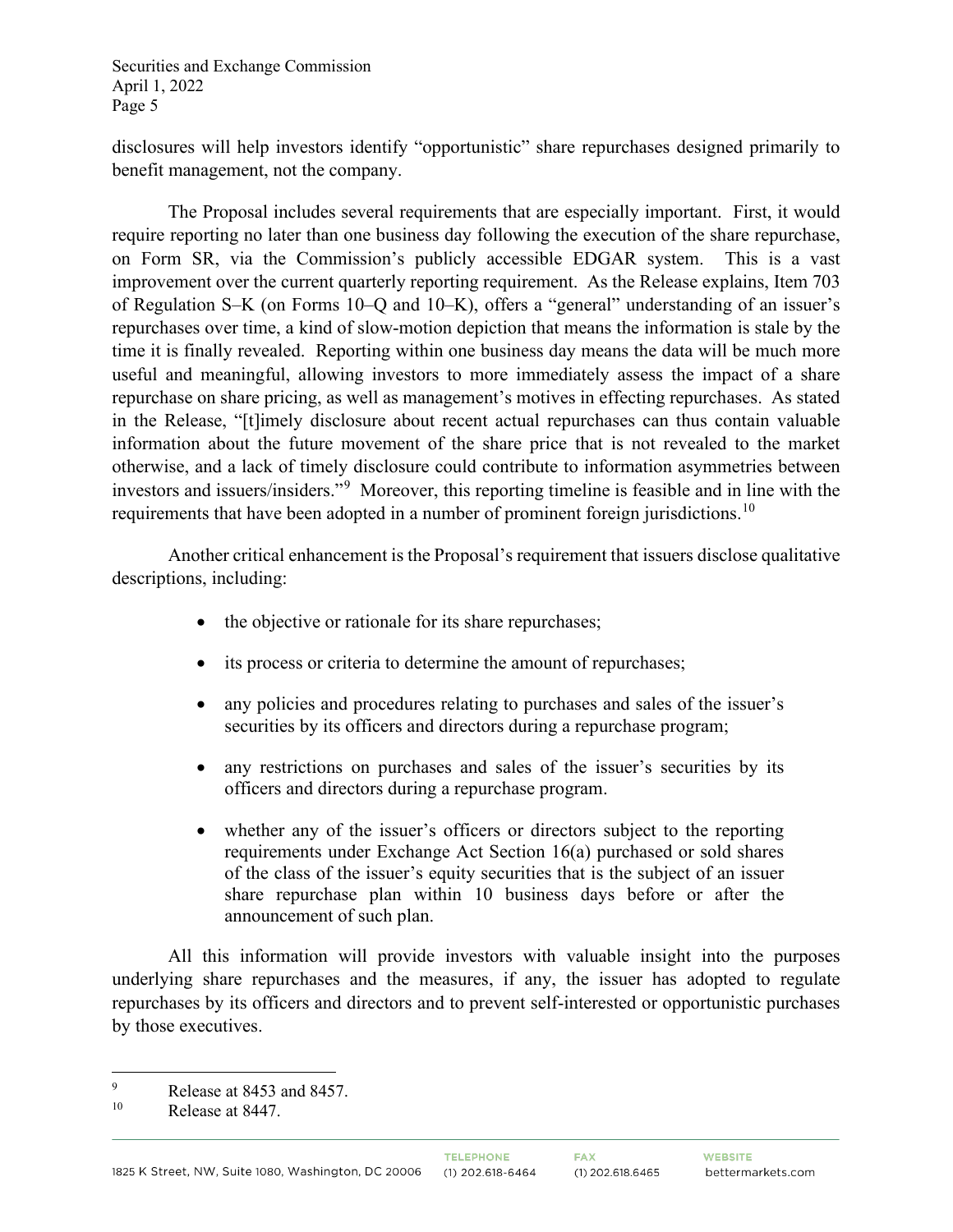We certainly support the requirement that issuers indicate via the proposed checkbox if any officer or director reporting pursuant to Section 16(a) of the Exchange Act purchased or sold the issuer's equity securities that are the subject of an issuer share repurchase plan or program within 10 business days before or after any announcement of an issuer purchase plan or program. This information would allow investors to determine whether corporate insiders are potentially benefiting unfairly from knowledge asymmetry by, for example, purchasing shares ahead of an issuer's repurchase plan announcement, knowing that share prices usually rise with such an announcement.

With respect to format, we agree with the Commission's assessment that the obligation to tag the additional disclosure information in XBRL would imposes minimal burdens, as issuers subject to the proposed tagging requirements are, or in the near future will be, subject to similar Inline XBRL requirements in other Commission filings.<sup>11</sup> The benefits of the Inline XBRL disclosure requirement, however, would be great, as it would allow automated extraction of granular data on repurchases, giving market participants the ability to evaluate repurchase programs across time and issuers and to more readily identify potential manipulative behavior.

The proposed requirement that share repurchase information be provided on a new Form SR is also important. Allowing issuers to in effect bury the disclosures on an amended 8-K or other existing forms would undermine their accessibility, as many investors would not be looking for repurchase program disclosures on those pre-existing forms. Rather, the Commission should follow through with the new Form SR, a unique form that will benefit investors by allowing them to easily discern the information most useful in evaluating share repurchases.

As proposed, foreign private issuers should have the same Form SR filing obligations as domestic issuers. As the Commission notes, some foreign private issuers are required to provide daily detailed disclosure in their home jurisdictions.<sup>12</sup> Indeed, it is telling that nations such as the United Kingdom, Canada, and Australia already require the disclosures in the Proposal, further evidence that such disclosure is long overdue in the United States.<sup>[13](#page-5-2)</sup>

Finally, we urge the Commission to refrain from adding unwarranted carve-outs or exceptions to the new reporting requirements. For example, an exemption for the benefit of smaller companies would not be justified, given the value of the information to investors in allsized issuers and the comparatively low cost of compliance. Moreover, while smaller issuers may

<span id="page-5-0"></span><sup>&</sup>lt;sup>11</sup> Release at 8451

<span id="page-5-2"></span><span id="page-5-1"></span><sup>&</sup>lt;sup>12</sup> Release at 8448 and 8456.<br><sup>13</sup> See Polloding *The S.I. Trill* 

<sup>13</sup> *See* Palladino, *The \$1 Trillion Dollar Question: New Approaches to Regulating Stock Buybacks*, YALE J. ON REG., Vol. 36 (Oct. 17, 2018) ("Internationally, most countries with robust capital markets have some regulation in place for curbing stock buybacks, including both disclosure and substantive limitations. . . among the ten countries with the largest capital markets, all others place clear limits on repurchase activity, and most have more specific repurchase requirements.").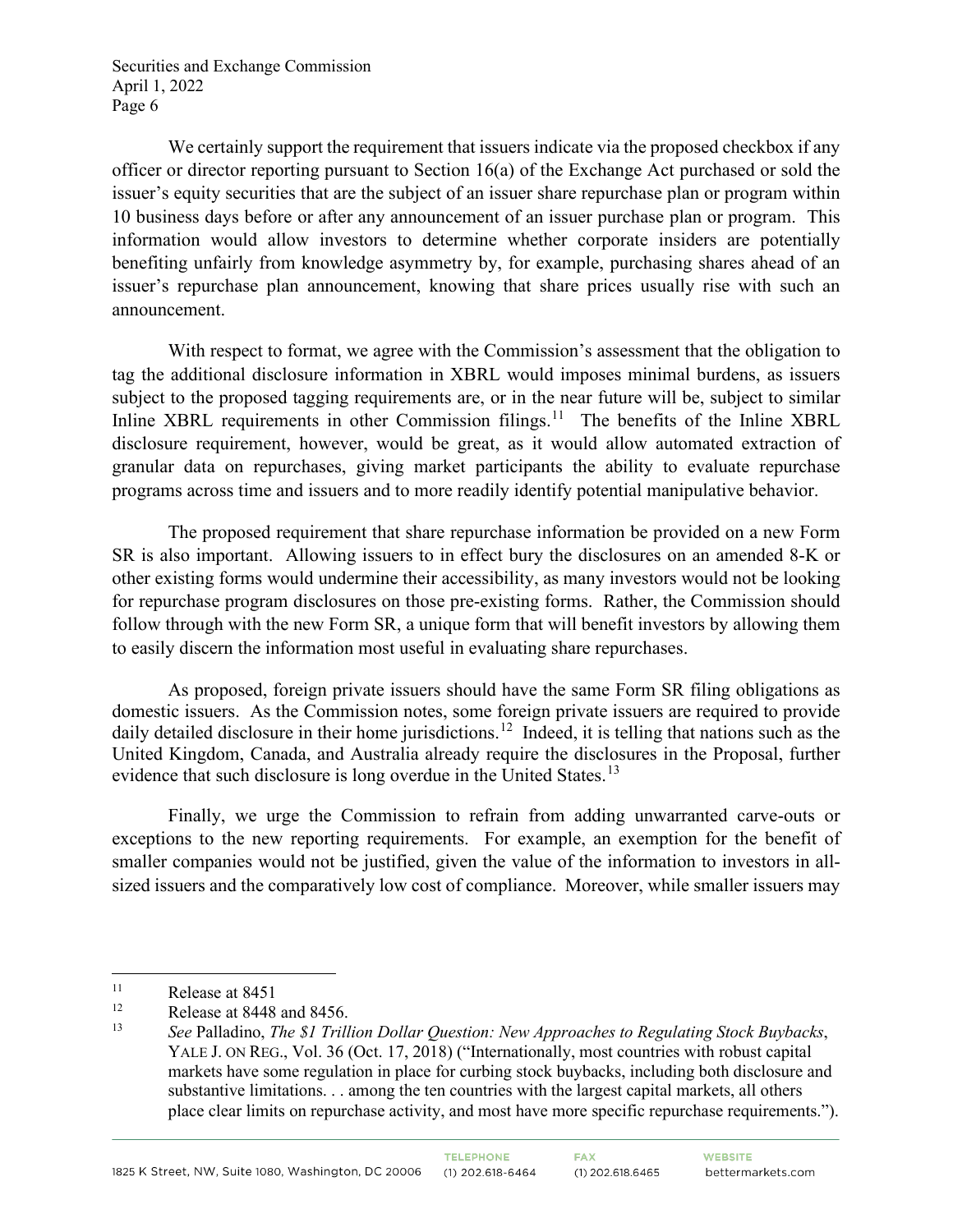engage in fewer share repurchases, those they do implement often have a more pronounced impact since those issuers typically trade in less liquid markets.<sup>14</sup>

#### **II. THE COMMISSION SHOULD STRENGTHEN THE PROPOSAL BY REQUIRING ADDITIONAL DISCLOSURES, FURTHER INCENTIVIZING ACCURATE REPORTING, AND LIMITING THE PARTICIPATION OF EXECUTIVES DURING CERTAIN PERIODS.**

The Commission should require the disclosure of additional information that would help investors understand the true scope, impact, and motivations underlying share repurchases. In response to questions raised in the Release, the final rule should require the disclosure of information about how the share repurchases are financed as well as their impact on the cost of capital. This information would elucidate the potential impact of share repurchases on the company's credit quality, which is, in turn, an indicator of managerial judgment. In addition, the final rule should require issuers to disclose what other uses, if any, were considered for the funds being spent on the share repurchase. This level of transparency would be of enormous value to shareholders seeking to understand the true costs and purposes of the transactions. More specifically, it would shed light on the extent to which management chose to forego reinvesting capital in the enterprise and its workforce and instead elected to enrich executives through shortterm boosts in share price, possibly at the expense of long-term company health. The relative size of the repurchase program disclosed through data regarding the ratio of shares repurchased to outstanding shares, would also be of value to investors and should be required.

We further urge the Commission to reconsider its decision to require issuers to "furnish" rather than "file" Form SR. The enhanced potential liability that comes with "filed" status serves as a powerful incentive that helps ensure honesty and accuracy in the disclosures. Such safeguards are especially appropriate where there is a conflict of interest in play, one that could induce management to distort or falsify reported information. That conflict is present with respect to share repurchases, where management may seek to obscure the true purposes motivating share repurchases that are, in effect, instances of manipulation, self-serving strategies that ill-serve the company, or sheer mismanagement. Moreover, there are no special or inherent challenges surrounding an issuer's ability to gather and report the required information accurately and in a timely fashion that might counsel against elevating the Form SR to "filed" status.

Finally, corporate executives and board members should be prohibited from trading stock in the ten days before and after share repurchase announcements and executions. This restriction would align with the approach adopted by a number of international jurisdictions.<sup>15</sup> This is an instance where disclosure would not be sufficient to prevent abusive conduct or mitigate the inherent conflicts associated with such activity. A ban on such activity would more effectively

<span id="page-6-0"></span><sup>&</sup>lt;sup>14</sup> *See* Release at 8448.

<span id="page-6-1"></span><sup>15</sup> Lenore Palladino & William Lazonick, *Regulating Stock Buybacks: The \$6.3 Trillion Question*, 11, ROOSEVELT INSTITUTE (May 2021), [https://rooseveltinstitute.org/wp](https://rooseveltinstitute.org/wp-content/uploads/2021/04/RI_Stock-)[content/uploads/2021/04/RI\\_Stock-](https://rooseveltinstitute.org/wp-content/uploads/2021/04/RI_Stock-) Buybacks\_Working-Paper\_202105.pdf.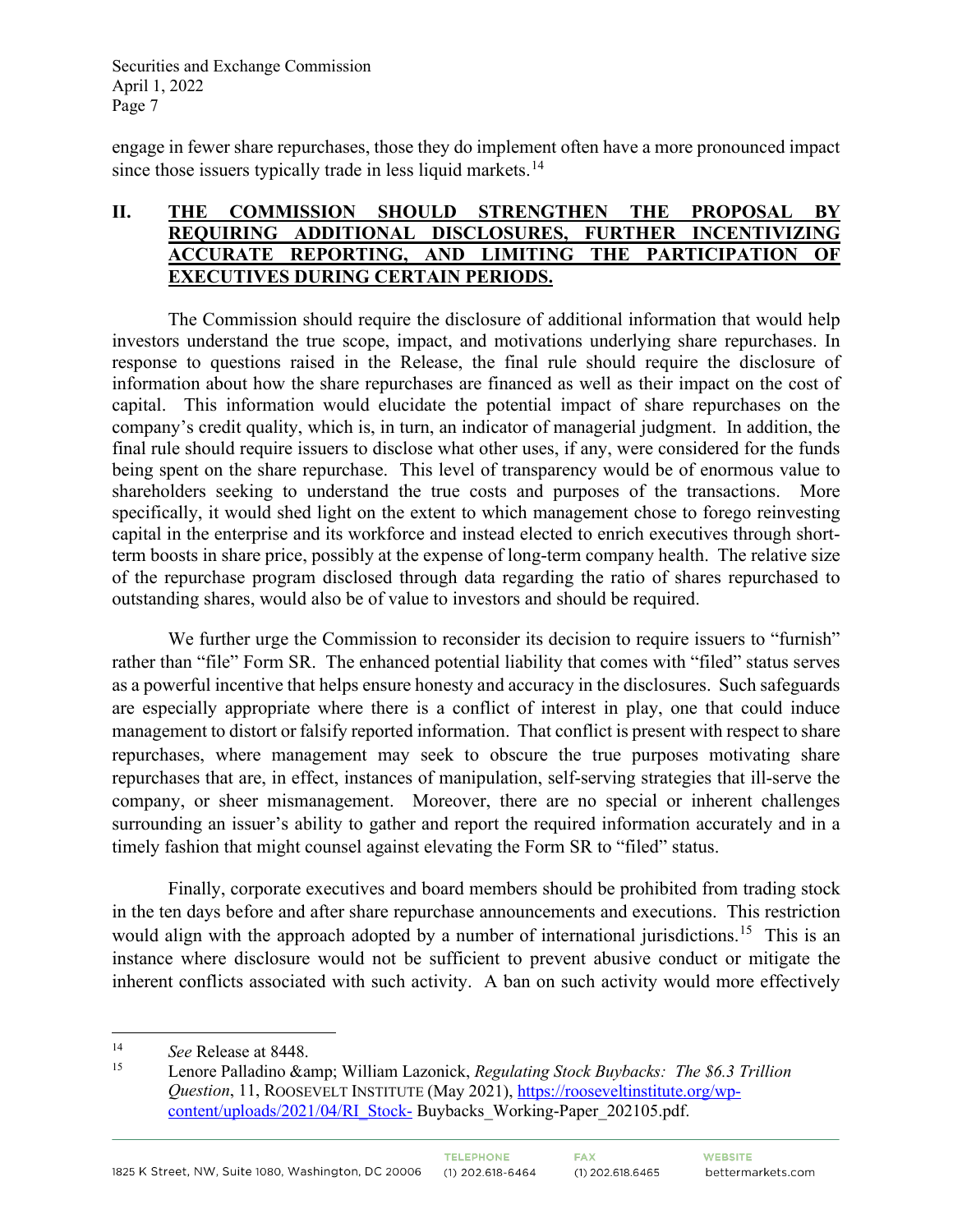reduce management's incentive to launch repurchases that are not in the long-term interest of the issuer.

## **III. THE COMMISSION SHOULD REFRAIN FROM UNNECESSARY, BURDENSOME, BIASED, AND POTENTIALLY HARMFUL QUANTITATIVE COST-BENEFIT ANALYSIS.**

Better Markets has for years fought against the industry's attempt to foist quantitative costbenefit analysis requirements on the SEC, and it has done so in its comment letters, special reports, and amicus briefs.<sup>[16](#page-7-0)</sup> This is because (1) a comprehensive quantitative cost-benefit analysis is not required of the SEC under the securities laws; (2) such analyses are notoriously imprecise, unreliable, and industry-biased; and (3) the process not only unduly burdens the agency but also lays the foundation for court challenges to the SEC's meritorious rules that could serve the public interest well but for all too frequent judicial nullification. We, therefore, reiterate all our concerns regarding the peril of undertaking and relying upon quantitative cost-benefit analysis as the Commission develops its final rule.

We especially caution against placing undue weight on the industry's complaints about the costs of the Proposal, in its original form or as it may be strengthened in accordance with the input from commenters. With respect to costs associated with the Proposal, we note that they are not only relatively minimal but also entirely voluntary. An issuer need not incur any costs at all unless it chooses to engage in repurchases. We finally note that in this case, the Commission has appropriately "considered the economic effects" of the Proposal, including its effects on competition, efficiency, and capital formation, largely through a qualitative assessment, as many of the effects of the Proposal cannot be quantified.<sup>[17](#page-7-1)</sup> Above all, and whatever form of cost-benefit analysis it undertakes, the Commission must be sure to properly account for the considerable public benefits that increased disclosure of repurchase programs would confer.<sup>18</sup>

<span id="page-7-0"></span><sup>&</sup>lt;sup>16</sup> Better Markets, SETTING THE RECORD STRAIGHT ON COST-BENEFIT ANALYSIS AND FINANCIAL REFORM AT THE SEC (July 30, 2012), [https://bettermarkets.com/sites/default/files/Setting%20The%20Record%20Straight.pdf;](https://bettermarkets.com/sites/default/files/Setting%20The%20Record%20Straight.pdf) BETTER MARKETS, COST-BENEFIT ANALYSIS IN CONSUMER AND INVESTOR PROTECTION REGULATION: AN OVERVIEW AND UPDATE (Dec. 8, 2020), [https://bettermarkets.org/sites/default/files/Better\\_Markets\\_WhitePaper\\_CBA\\_Consumer\\_Investo](https://bettermarkets.org/sites/default/files/Better_Markets_WhitePaper_CBA_Consumer_Investor_Investor_Protection_Dec-2020.pdf) [r\\_Investor\\_Protection\\_Dec-2020.pdf;](https://bettermarkets.org/sites/default/files/Better_Markets_WhitePaper_CBA_Consumer_Investor_Investor_Protection_Dec-2020.pdf) Brief Amicus Curiae of Better Markets, Inc. in Support of Respondent at 15-25, *N.Y.S.E v. SEC*, 2020 WL 3248902 (D.C. Cir. 2020) (No. 19-1042), [https://bettermarkets.com/resources/court-filing-sec-attempts-protect-investors-and-market](https://bettermarkets.com/resources/court-filing-sec-attempts-protect-investors-and-market-integrity-exposing-exchange-pricing)[integrity-exposing-exchange-pricing;](https://bettermarkets.com/resources/court-filing-sec-attempts-protect-investors-and-market-integrity-exposing-exchange-pricing) Better Markets Comment Letter to the FSOC on Authority to Require Supervision and Regulation of Certain Nonbank Financial Companies at 5-6, 14-19 (May 24, 2019), [https://bettermarkets.com/rulemaking/better-markets-comment-letter-fsoc](https://bettermarkets.com/rulemaking/better-markets-comment-letter-fsoc-authority-require-supervision-and-regulation-certain)[authority-require-supervision-and-regulation-certain.](https://bettermarkets.com/rulemaking/better-markets-comment-letter-fsoc-authority-require-supervision-and-regulation-certain)

<span id="page-7-2"></span><span id="page-7-1"></span><sup>17</sup> Release at 8451.<br><sup>18</sup> *Cf.* BETTER MARKETS, THE COST OF THE CRISIS: \$20 TRILLION AND COUNTING 66-69 (2015), [https://bettermarkets.com/sites/default/files/Better%20Markets%20-](https://bettermarkets.com/sites/default/files/Better%20Markets%20-%20Cost%20of%20the%20Crisis.pdf)